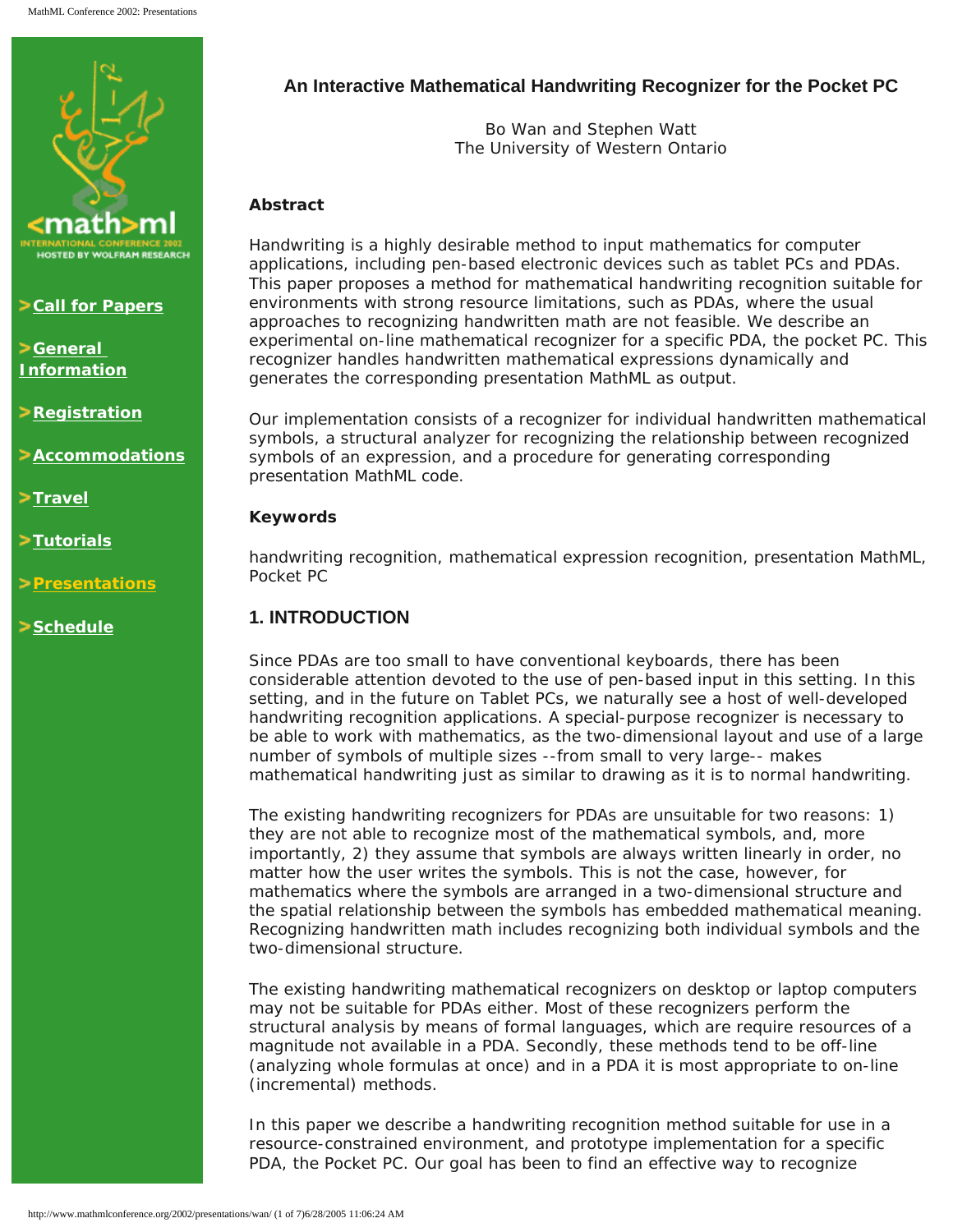handwritten mathematics on PDAs, with a focus on the recognition of spatial relationships between symbols. This implementation consists of three components:

- 1. a symbol recognizer to recognize individual handwritten mathematical symbols,
- 2. a structural analyzer to interpret and maintain the relationship between recognized symbols of an expression, and
- 3. a procedure to generate presentation MathML code.

This is an on-line system: every time a new symbol is finished, it will be recognized immediately. The structural analyzer then analyzes the spatial relationship between the newly recognized symbol and other symbols of the expression.

Our system is currently based on relatively simple recognition modules. Nevertheless, it functions quite well for a small set of mathematical symbols and relatively simple mathematical expressions such as polynomial equations, fractions, and trigonometric functions.

## **2. USER INTERFACE**

Our implementation is based on Microsoft Embedded Visual C++, which is designed to operate in the environment of Windows CE (the dominant operating system for Pocket PCs).

The user interface is dominated by a window where the user writes mathematical expressions (the input window). This window is used as a drawing canvas in order to capture the spatial information of the expression. Above the input window there are two panels: the left panel displays the identity of the recognized symbols, with the current symbol highlighted; the right panel shows a list of other candidates for the current symbol. This usually allows a mis-recognized symbol to be corrected with a single pen-tap on the correct candidate.

At any time the user can view the presentation MathML for the expression by selecting the menu entry "Edit/Go MathML".

Figure 1 shows screen shots of the program.



Figure 1 User interface of the mathematical recognizer. (a) Input area and panels for recognition result and candidates. (b) A pop up window displays the corresponding MathML code

### **3. SYMBOL RECOGNITION**

Handwriting recognition has been studied for nearly forty years and there are great many proposed approaches. The problem is quite complex, and even now there is no single approach that solves it both efficiently and completely in all settings.

While the principal contribution of this paper is in the area of structural analysis, we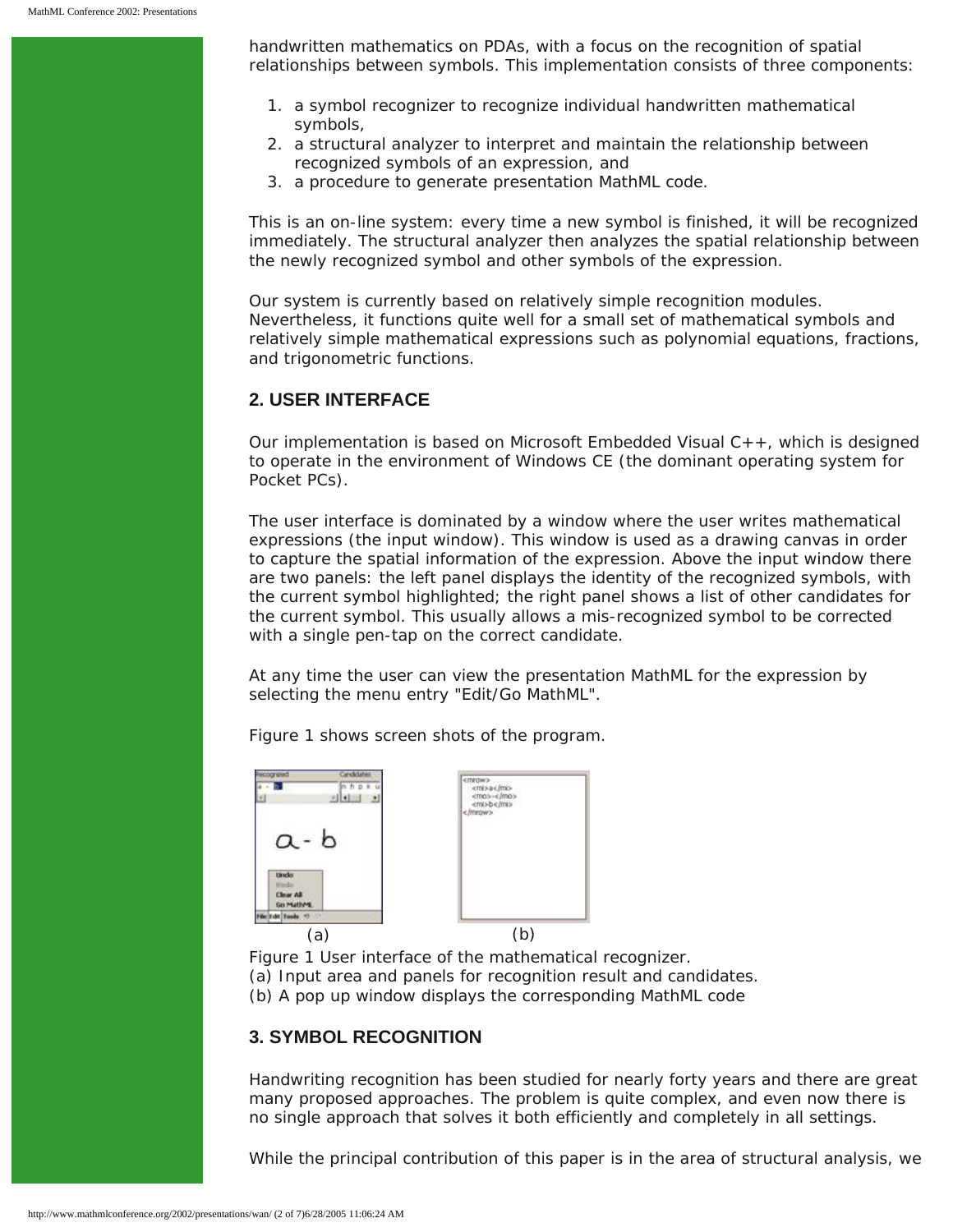found that it was necessary to provide an implementation of handwritten symbol recognition suitable for a mathematical setting. In our symbol recognizer, the user can write a symbol either as a single stroke or with multiple strokes. The recognition algorithm we have used is elastic matching, which is model based. Once recognized, we represent the mathematical symbols as Unicode characters.

#### **3.1 Stroke Grouping**

In our system, symbol recognition is performed at the symbol level. However, a symbol is input at the stroke level, and it is not trivial to segment strokes into symbols. We handle this problem by examining the time delay and spatial distance between a new stroke and the previous stroke. We assume that the user always finishes the strokes of one symbol before moving on to the next one. If either the time delay or the spatial distance exceeds a corresponding threshold, we make the new stroke the first stroke of a new symbol. Otherwise the strokes are considered as belonging to the same symbol. Both of the thresholds can be tuned to a particular user's writing habits.

### **3.2 Elastic Matching**

There are many approaches for on-line symbol recognition, but not all of these are suitable for use on a PDA. The main constraint is imposed by hardware limitations, such as processor speed and storage capacity. For example, neural networks are usually too large in size to fit in present pocket PCs. Some approaches, such as the system of Chan and Yeung [\[1\],](#page-5-0) use formal languages in the recognition. If used on PDAs, the recognition speed may be very slow due to the parser's complexity.

We have yet not found any algorithm that is ideal for PDA devices (for both recognition rate and performance). We therefore use the best compromise algorithm we have encountered, elastic matching. This method is commonly used in on-line handwriting recognition  $[2]$ . It is robust and handles writing errors quite well. As a model-based technique, it calculates the distance between the unknown symbol and models using a dynamic programming algorithm. It then selects the model which minimizes the total distance to the unknown symbol.

When a vocabulary of a large number of symbols is in use, this approach will be too slow, and it will be necessary to divide the symbols into classes based on some basic feature analysis. Since our main focus is on the structural analysis step, at this time we have not put too much effort on the symbol recognizer, instead we have implemented it in a simple way. More details of the algorithm can be found in [\[2\].](#page-5-1)

# **4. STRUCTURAL ANALYSIS**

The ability of a recognizer to recognize mathematical expressions depends on the understanding of the two-dimensional structure. This is not trivial due to the nature of mathematics its explicit and implicit rules.

### **4.1 Symbols and Operators**

In mathematical expressions there are different types of symbols, each type has its own grouping rules. We group them as follows:

• **Basic symbols** are usually considered as separate units. However, digits can sometimes be grouped together as one unit representing a number (*e.g.* 123),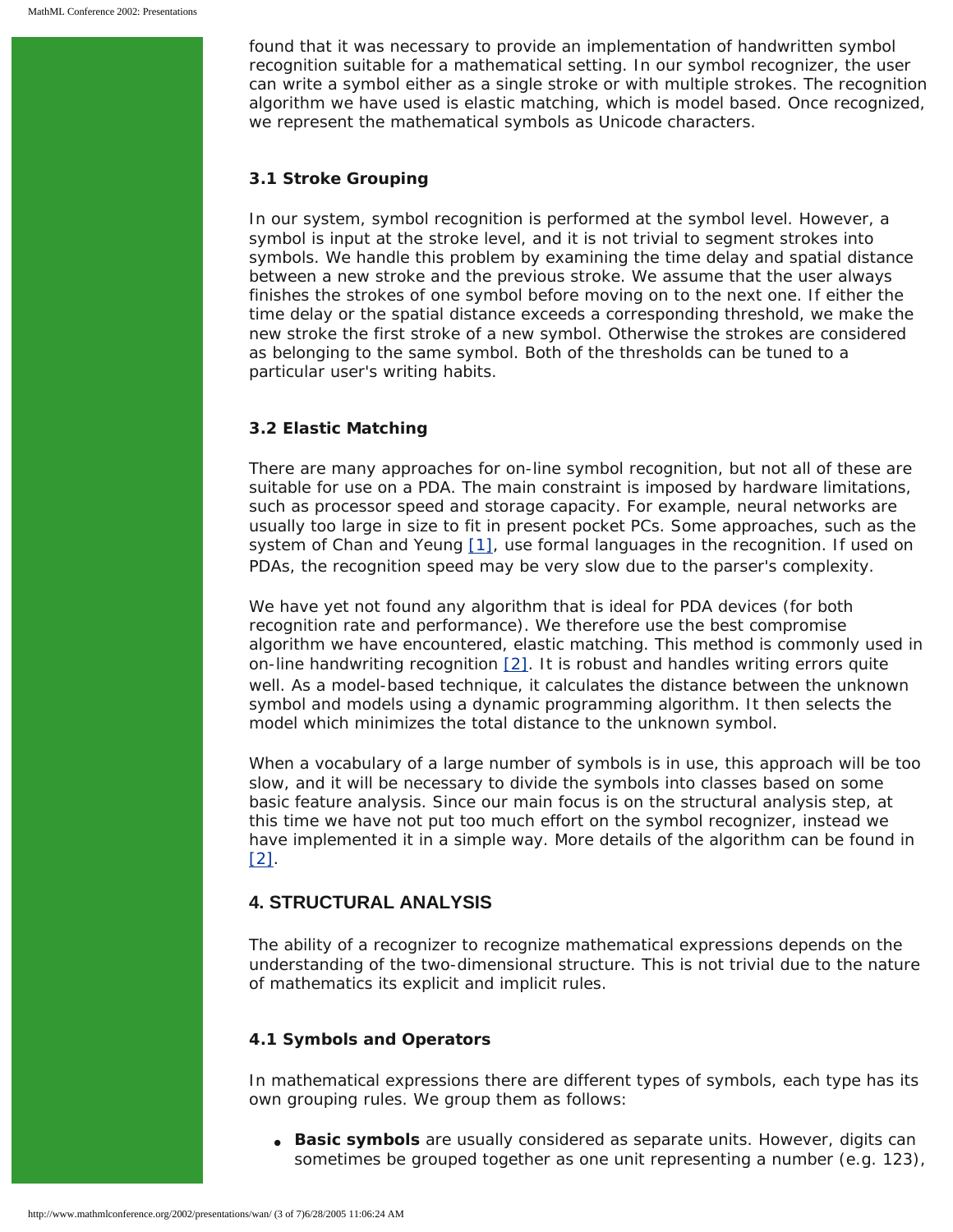and Roman letters can sometimes be grouped together as one unit representing a function name (*e.g.* sin).

- **Binding symbols** such as Σ, ∫, , and fraction bar dominate the subexpressions around them and group those sub-expressions as individual units.
- Pairs of **fence symbols** group the sub-expression enclosed in them as one unit.
- There are **context sensitive** cases in which the same combination of symbols has different semantics. For example, in the expressions ∫ *xdx* and *dx+cy*, *dx* has different meanings.

We can interpret mathematical expressions as also having implicit operators, encoding the spatial relationship between symbols. For example the superscript relationship between *a* and *2* in *a2* can represent a power of *a*. Correctly recognizing the spatial relationship between symbols and subexpressions is critical for recognizing implicit operators. This is not an easy task, however, as noted in [\[3\]](#page-5-2), because "mathematical notation" is not formally defined, and is only semistandardized, allowing many variations. One related problem is that there is no clear separation of positions between horizontal adjacency and superscript or subscript, and it will be hard sometimes to determine the relationship between symbols. For example, in the following expressions: (1)  $a^2$ , (2)  $a^2$ , (3)  $a^2$ , (4)  $a^2$ , the relationships between *a*and *2* changed from row to superscript, however the relationship in expression (2) and (3) are hard to tell.

### **4.2 Earlier Approaches to Structural Analysis**

Existing mathematical expression recognition systems use a variety of approaches to analyze the two-dimensional arrangement of symbols and subexpressions. Reviews of this subject can be found in the survey papers of Blostein and Grbavec [\[3\]](#page-5-2) and Chan and Yeung [\[4\]](#page-6-0). Following Blostein and Grbavec, these methods can be roughly classified into four groups: syntactic methods, projection-profile cutting, graph-rewriting, and procedurally-coded rules. Of these the projection-profile cutting approaches are mainly used for off-line systems. All the syntactic methods and graph-rewriting methods have used some syntactic grammar or graph grammar in the analysis. As a result these approaches are computationally expensive and may not be suitable for a resource-constrained environment, such as a pocket PC. Additionally, in our system the structural analysis must be performed dynamically. Every time a symbol is recognized, its relationship with other symbols must be incrementally analyzed, and this may imply that the expression tree is changed dynamically. Grammars cannot readily satisfy this requirement. In our system we used a procedural code approach, which is detailed in the following sections.

### **4.3 A Geometric Approach**

Our approach determines the relationship between symbols and subexpressions based on bounding box information. A bounding box represents the spatial location and extent of a sub-expression. There are several useful measures of distance and direction between bounding boxes: Distance can be measured as the separation between nearest edges of the boxes, or the max norm or euclidean distance between the geometric or typographic centers or between the origins of the bounding boxes. (We use the term "typographic center" to refer to the natural center point of the typographic baseline of an expression.) Likewise, direction may be calculated either between geometric or typographic centers of the bounding boxes.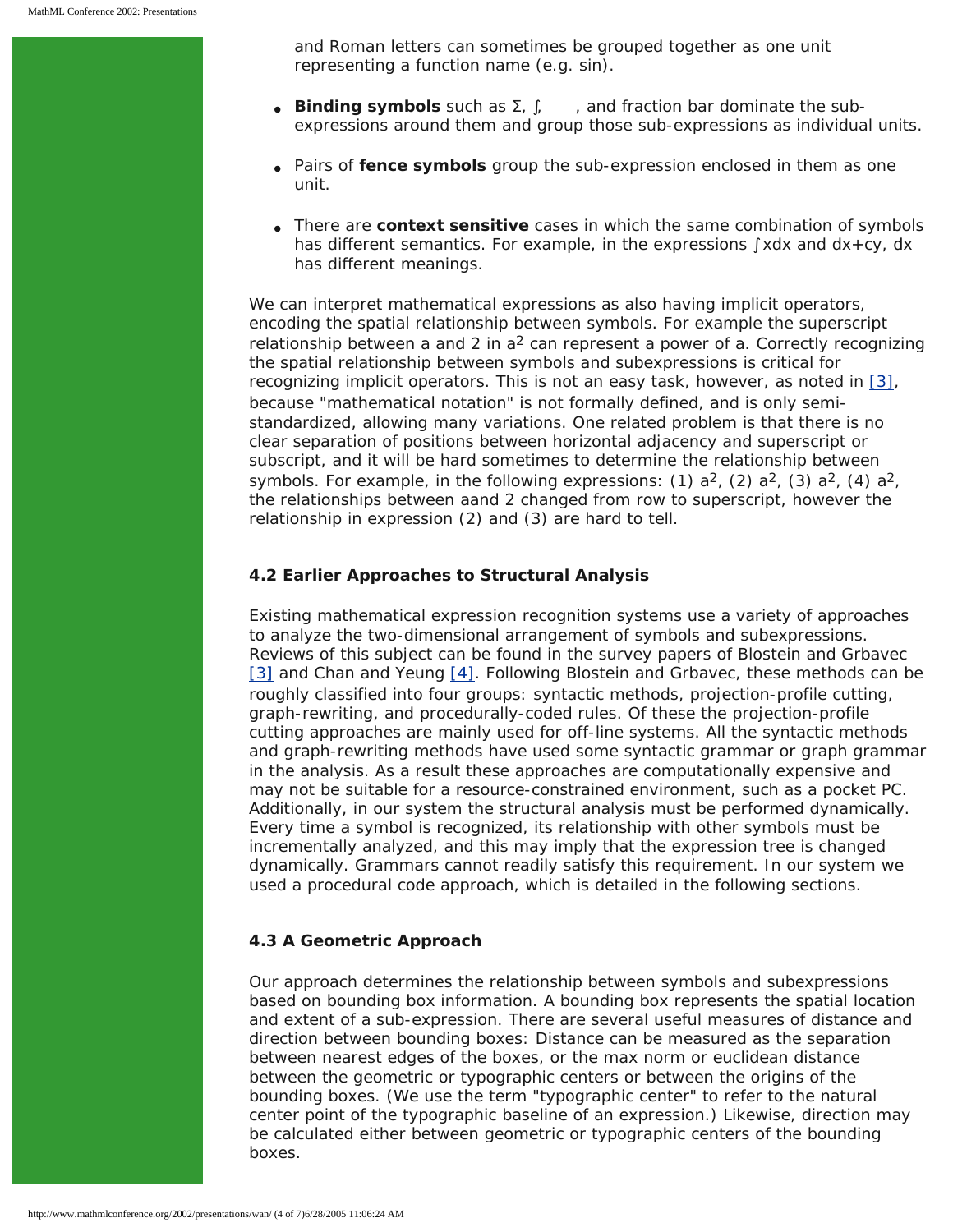We use the geometric relationship between adjacent boxes to determine implicit mathematical operations, and form larger bounding boxes around the recognized sub-expressions. This process is repeated until a tree structure of nested bounding boxes is completed. In many ways, this is similar to operator precedence parsing. In practice it is necessary to know a writing direction, and unless otherwise specified, we assume that symbols are written from left to right horizontally.

#### **4.4 Bounding Boxes and Direction Calculation**

For a symbol the bounding box is considered as the smallest rectangle that encloses it. In general we assume that the typographic center of a symbol's bounding box is the midpoint of the bottom of the bounding box. For certain symbols (*e.g.* "b" or "p") this must be adjusted to take ascenders and descenders into account. Due to the fact that we do not have a symbol structure extraction module at this time, we assume the ascender or descender to be 40% of the symbol, when applicable.

For an expression, the bounding box is calculated from the convex hull of all the sub-expressions. To ensure that the baseline of the dominant sub-expression becomes the baseline of the whole expression, we use rules based on the mathematical operation implied by the spatial relation. For example, if two boxes are found to be in a superscripting relative position, the bounding box of the whole expression will have its baseline set as the baseline of the base (non-superscript) sub-expression. In general, each sub-expression of the entire expression will use its own method to calculate its bounding box and baseline.

Currently, in the structural analysis phase we consider only five relationships: *row*, *above*, *under*, *superscript*, and *subscript*. We also require that the handwritten symbols be well separated (not touching). The direction between two bounding boxes is determined as follows: if the *X*-projection of one box is mostly contained in that of the other, then the relationship is considered as *above* or *under*, depending on their relative position. Otherwise, if the difference between the *Y-*coordinates of their centroids is less than a threshold then it is considered as *row* relationship. In other cases the relationship is determined according to the angle formed by the bounding boxes' centroids.

### **4.5 Group Determination and Tree Updates**

We realize that the key to the structural analysis is to correctly identify the appropriate grouping unit for each symbol and sub-expression. This is non-trivial, as each type of mathematical symbol has different grouping rules, and the rules can be short range or long range.

For a newly recognized symbol, we start by searching the expression tree for the symbol node that closest in distance to the new symbol. This node is called the Nearest Neighbor (NN) node, and it is the start point for determining the appropriate grouping.

We first check whether the relationship between the new node and the NN node matches any of the special grouping rules. For example, if row relationship is formed and both symbols are digits then they can be considered as one unit. As another example, if the NN node is an opening parenthesis to the left in a row, then they form a grouping unit with the NN node being the parent node of the new node.

In cases where the relationship between the new node and the NN node matches none of the general grouping rules, we perform the further analysis. These may involve non-local grouping. For example, in the expression *ab+cd*,*d* is in a grouping unit with the sub-expression *ab+c* instead of *c*, although *c* is the closest symbol to *d*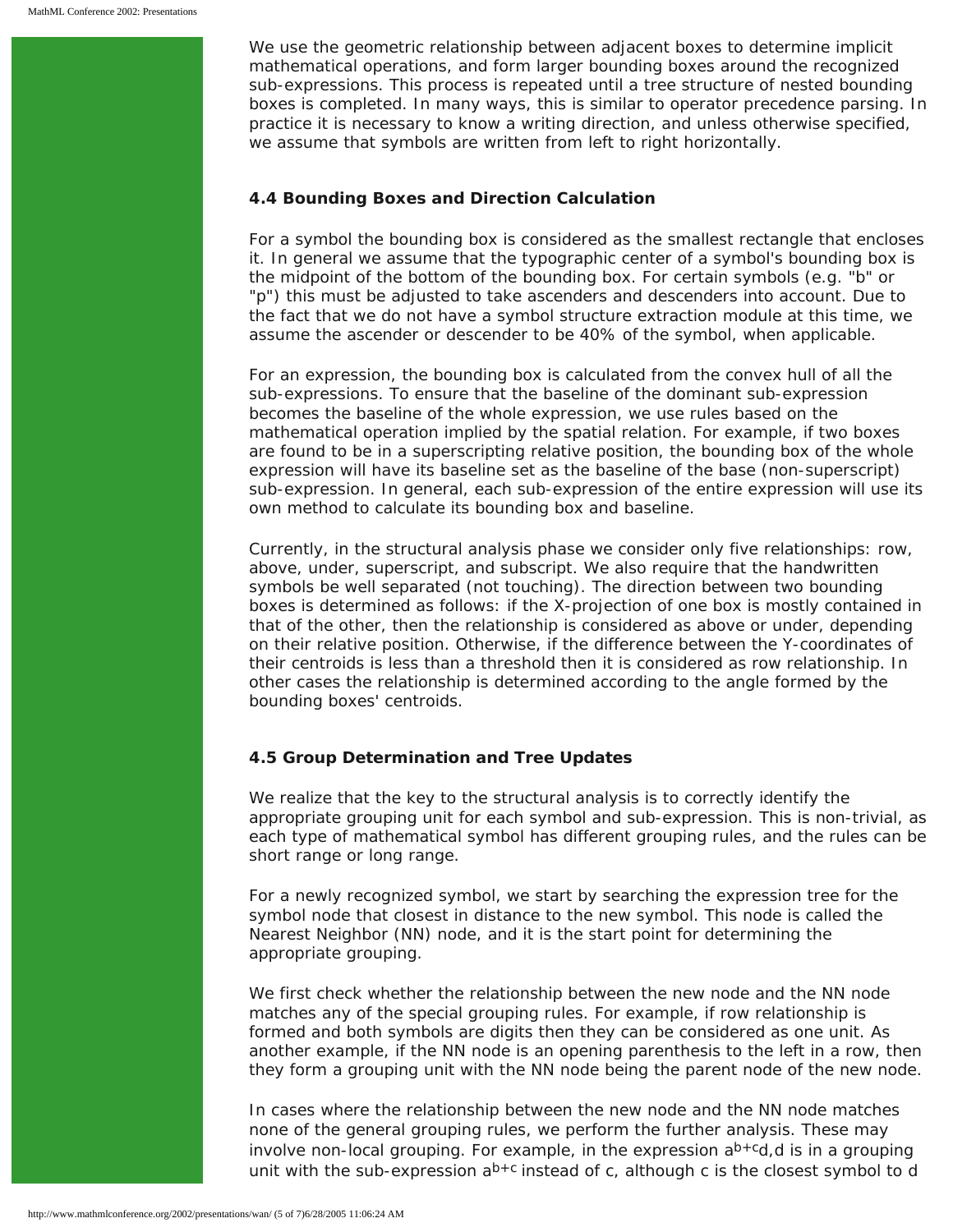in distance. Our strategy is to check for any possible long range grouping unit for the new node. only when the possibility of long range grouping has been excluded do we check for short range groupings.

Our tests are performed in the order: *row*, *above* and *under*, *superscript* and *subscript*. The rules involved are complex and we do not describe all the details. The basic idea is to begin with the NN node and follow up the path to the root of the expression tree. At each level we check for the possibility of the sub-expression represented by the node to form a grouping unit with the new node. Then we choose the most appropriate candidate based on the context. For example, in the *row* direction check we check all the ancestor nodes of the NN node in the expression tree to see whether any of those is in a row relationship with the new node. If the exceptions are not considered, the top level candidate is determined as the one that forms a *row* grouping unit with the new node.

Once the relationship has been determined, the new node is attached to the expression tree. This will often require the rearrangement of the expression tree prior to inserting the new node. These rearrangements may involve splitting nodes, merging nodes, deleting some nodes, or moving some nodes around the expression tree.

In our approach the expression tree is maintained in such a way that it is straightforward to generate Presentation MathML on demand. At present, this is done only when explicitly requested, but it would be a simple matter to maintain a MathML tree and perform the editing operations directly upon it using DOM operations.

## **5. CONCLUSIONS AND FUTURE WORK**

We have presented a geometric method for on-line mathematical expression recognition suitable for use in an environment with limited resources, and an embodiment in mathematical handwriting recognizer for the pocket PC.

The current implementation for the PocketPC is able to recognize simple polynomial expressions, fractions, and trigonometric functions. Nested structures can also be recognized properly. Although the implementation is rudimentary, it provides sufficient evidence that the geometric approach can work reasonably well in this context.

It remains to develop patterns for enclosing expressions, such as square roots and matrices. It is also necessary to experiment with ways to handle the input of large expressions on a small input area. Ultimately, it would be interesting to experiment with this sort of handwriting recognition exchanging MathML data with a system such as Maple through a DOM interface on a Pocket PC.

## **REFERENCES**

<span id="page-5-0"></span>[1] K.F. Chan and D.Y. Yeung. *Elastic Structural Matching for On-line Handwritten Alphanumeric Character Recognition.* Technical Report CS98-07, Department of Computer Science, Hong Kong University of Science and Technology, March 1998.

<span id="page-5-1"></span>[2] P. Scattolin. *Recognition of Handwritten Numerals Using Elastic Matching*. Master thesis, Department of Computer Science, Concordia University, Montreal, Quebec, 1995.

<span id="page-5-2"></span>[3] D. Blostein and A. Grabvec. *Recognition of Mathematical Notation.* in H. Bunke and P.S.P. Wang (editors) Handbook of Character Recognition and Document Image Analysis, pp. 557-582, World Scientific, Singapore, 1996.